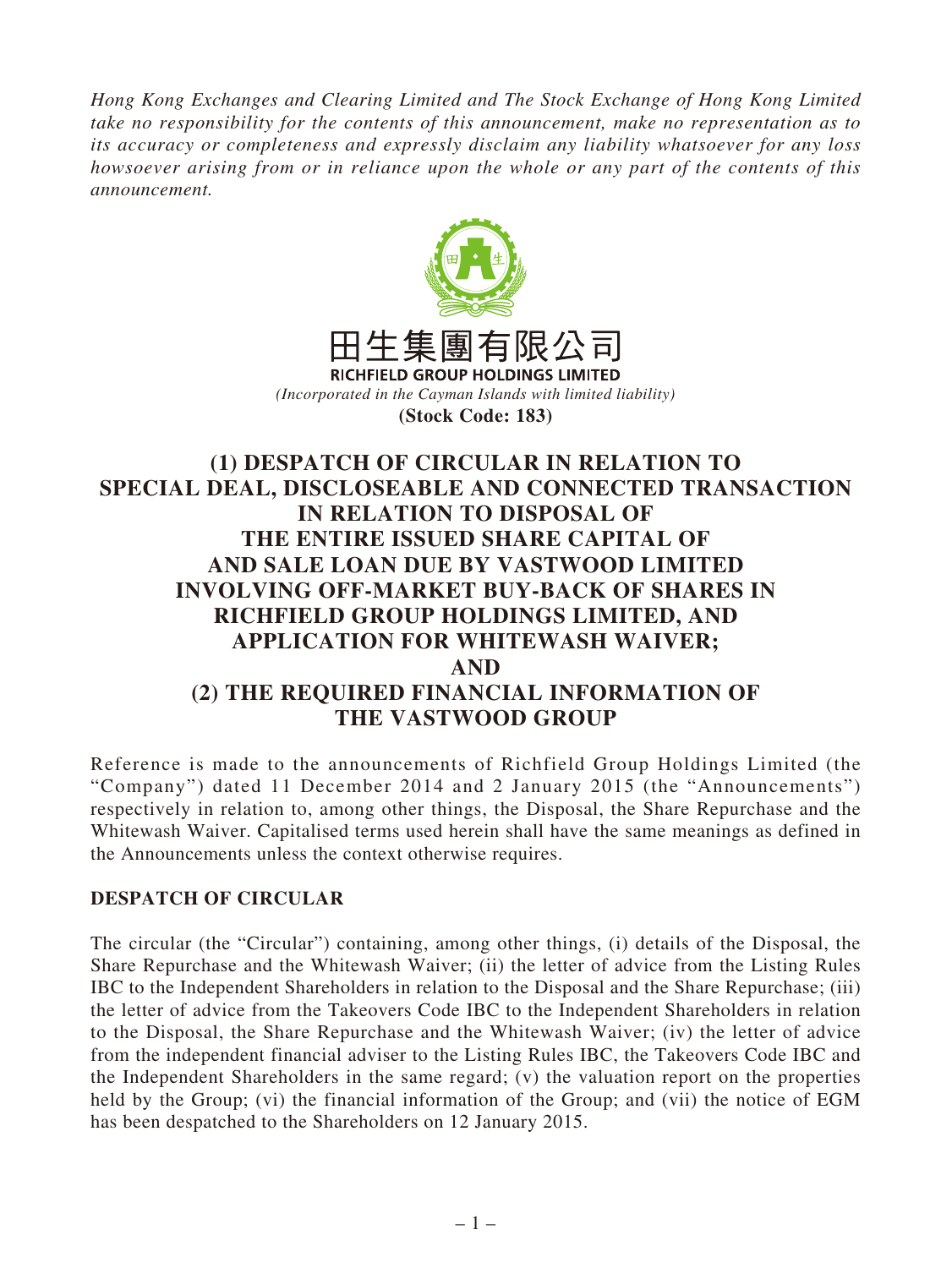### **THE REQUIRED FINANCIAL INFORMATION OF VASTWOOD GROUP**

As mentioned in the Announcements, the Company has applied to the Stock Exchange for waiver from inclusion of the Required Financial Information in the Announcements and the Stock Exchange has granted such waiver to the Company. The Required Financial Information has been included in the Circular as follows:

#### **Financial information of the Vastwood Group (excluding the East Up Group), the East Up Group and Brilliant Icon**

As at 30 June 2014, each of Vastwood and East Up was a direct wholly-owned subsidiary of the Company whereas Brilliant Icon was an indirect wholly-owned subsidiary of the Company. In order to facilitate the Disposal, the Group underwent a corporate reorganisation before the signing of the Agreement, as a result of which East Up has become a wholly-owned subsidiary of Vastwood and 49% interest in Brilliant Icon was transferred to the Vastwood Group (the "Reorganisation"). The remaining  $51\%$  interest in Brilliant Icon is held by the Remaining Group. The Vastwood Group (other than the East Up Group) is engaged in the provision of property brokerage services, carrying out schemes for property consolidation, assembly and redevelopments; the East Up Group is engaged in property trading; and Brilliant Icon holds an investment property with a construction in progress of an rooftop advertisement signboard. The Vastwood Group is currently reviewing, monitoring and engaging in various property assembly projects which are mainly located in Hong Kong Island and Kowloon. The property projects located in Hong Kong Island are mainly in Sheung Wan, Causeway Bay, Western District, Quarry Bay and Aberdeen, etc. while those located in Kowloon are mainly in Mong Kok, Sham Shui Po, Tai Kok Tsui, Ho Man Tin, Kwun Tong, To Kwa Wan, Hunghom and Kowloon City, etc.

Since the Reorganisation was completed subsequent to 30 June 2014, the audited consolidated financial information of Vastwood as at 30 June 2014 which prepared according to the Hong Kong Financial Reporting Standards included only the financial information of Vastwood and its subsidiaries existed as at 30 June 2014. For illustrative purpose, the audited financial information of the Vastwood Group (excluding the East Up Group), the East Up Group and Brilliant Icon are set out as follows:

|                                                  | For the year ended 30 June |            |
|--------------------------------------------------|----------------------------|------------|
|                                                  | 2013                       | 2014       |
|                                                  | HK\$'000                   | HK\$'000   |
| Profit/(Loss) before tax                         |                            |            |
| The Vastwood Group (excluding the East Up Group) | (190, 585)                 | (191, 414) |
| The East Up Group                                | 8,004                      | (8)        |
| Brilliant Icon (49% interest)                    | 88                         | (847)      |
|                                                  | (182, 493)                 | (192, 269) |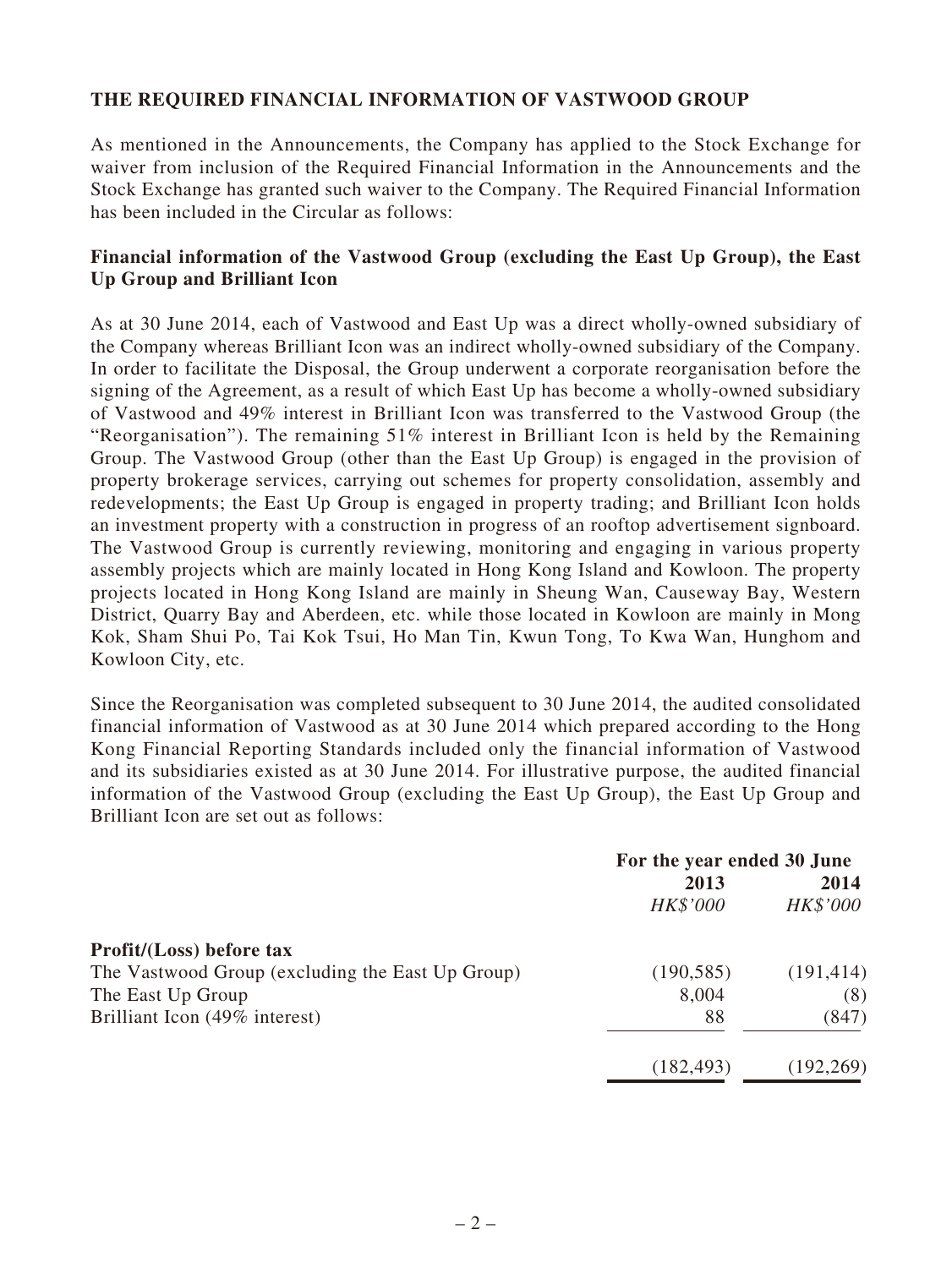|                                                  | For the year ended 30 June |                                   |
|--------------------------------------------------|----------------------------|-----------------------------------|
|                                                  | 2013                       | 2014                              |
|                                                  | HK\$'000                   | HK\$'000                          |
| Profit/(Loss) after tax                          |                            |                                   |
| The Vastwood Group (excluding the East Up Group) | (194,098)                  | (193, 013)                        |
| The East Up Group                                | 7,407                      | 28                                |
| Brilliant Icon (49% interest)                    | 88                         | 847                               |
|                                                  | (186, 603)                 | (193, 832)                        |
|                                                  |                            | As at<br>30 June 2014<br>HK\$'000 |
| Net asset/(liability) value                      |                            |                                   |
| The Vastwood Group (excluding the East Up Group) |                            | (51, 871)                         |
| The East Up Group                                |                            | 45,349                            |
| Brilliant Icon (49% interest)                    |                            | (559)                             |
|                                                  |                            | (7,081)                           |

#### **Financial effects of the Disposal and the Share Repurchase**

As a result of the Disposal, the Company will effectively dispose of 100% interest in the Vastwood Group (including 100% interest in the East Up Group) and 49% interest in Brilliant Icon. The remaining 51% interest in Brilliant Icon will still be held by the Group immediately after Completion (the "Remaining Group") and the Company will continue to have control over Brilliant Icon. As such, the difference between the amount by which the 49% noncontrolling interests of Brilliant Icon are adjusted and the fair value of the consideration received is recognised directly in the Group's equity.

As illustrated in the unaudited pro forma statement of net asset of the Remaining Group set out in Appendix II to the Circular, it is expected that the Group will record a loss of approximately HK\$107.1 million on the Disposal after the estimated transaction costs, which is calculated with reference to the fair value of consideration of approximately HK\$165.7 million (which is the market value of the 760,000,000 Repurchase Shares of HK\$0.218 per Share as at 30 June 2014) less (i) the audited net liability value of the Vastwood Group (excluding the East Up Group) as at 30 June 2014 of approximately HK\$51.9 million and the audited net asset value of the East Up Group as at 30 June 2014 of approximately HK\$45.3 million; (ii) the amount due from the Vastwood Group (excluding the East Up Group) and the East Up Group to the Remaining Group as at 30 June 2014 of approximately HK\$275.7 million; and (iii) the estimated transaction costs of approximately HK\$3.7 million relating to the Disposal, as if the Disposal and the Share Repurchase had been completed on 30 June 2014.